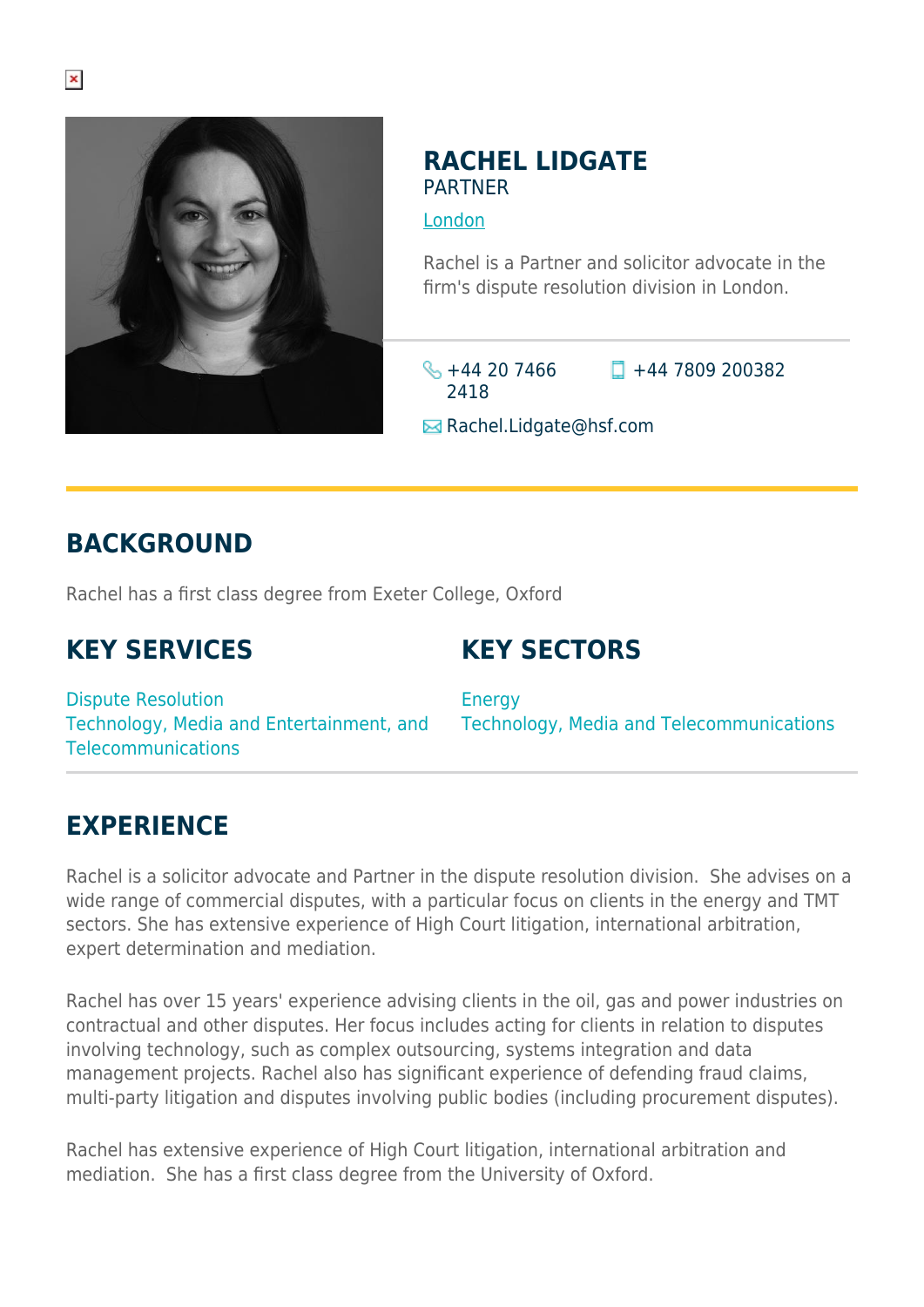Rachel is ranked as a 'Next Generation Partner' in the Legal 500 UK 2022.

Rachel's experience includes:

- Apache North Sea Limited v Euroil Exploration Limited and Edison S.p.A. successfully defending Euroil and Edison in proceedings in the High Court and the Court of Appeal relating to the interpretation of a Farm Out Agreement for the sale of an interest in two production licences and a related Joint Operating Agreement
- Direct Line Insurance Services v IBM defending IBM against claims relating to a major business transformation project including the design and build of an enterprise data warehouse and related software
- Advising a climate change-focused fund in relation to an earn out dispute concerning smart metering technology
- Advising an international media company in relation to the impact of Covid-19 on its contractual rights and related reputational issues
- Advising a European power company in relation to a Joint Operating Agreement linked to a Production Sharing Contract for an Algerian gas field and related arbitration proceedings
- Advising a global technology company in connection with a threatened class action to be brought in the English High Court involving at least 4,000 claimants alleging unlawful means conspiracy
- Advising Tesco in relation to thousands of claims under the equal pay provisons of the Equality Act (including expedited High Court proceedings)
- Advising an international technology company in relation to contentious issues in the context of a software development and data migration project in the retail sector
- Advising various Site Licence Company and Parent Body Organisations in relation to nuclear decommissioning contracts with the UK Nuclear Decommissioning Authority
- Constantin Medien AG v Bernard Ecclestone and Others successfully defending Bernie Ecclestone in substantial, high profile High Court litigation brought by a number of claimants in successive proceedings regarding allegations of unlawful means conspiracy and other economic torts
- Alstom Transport Limited v London Underground Limited and Transport for London –